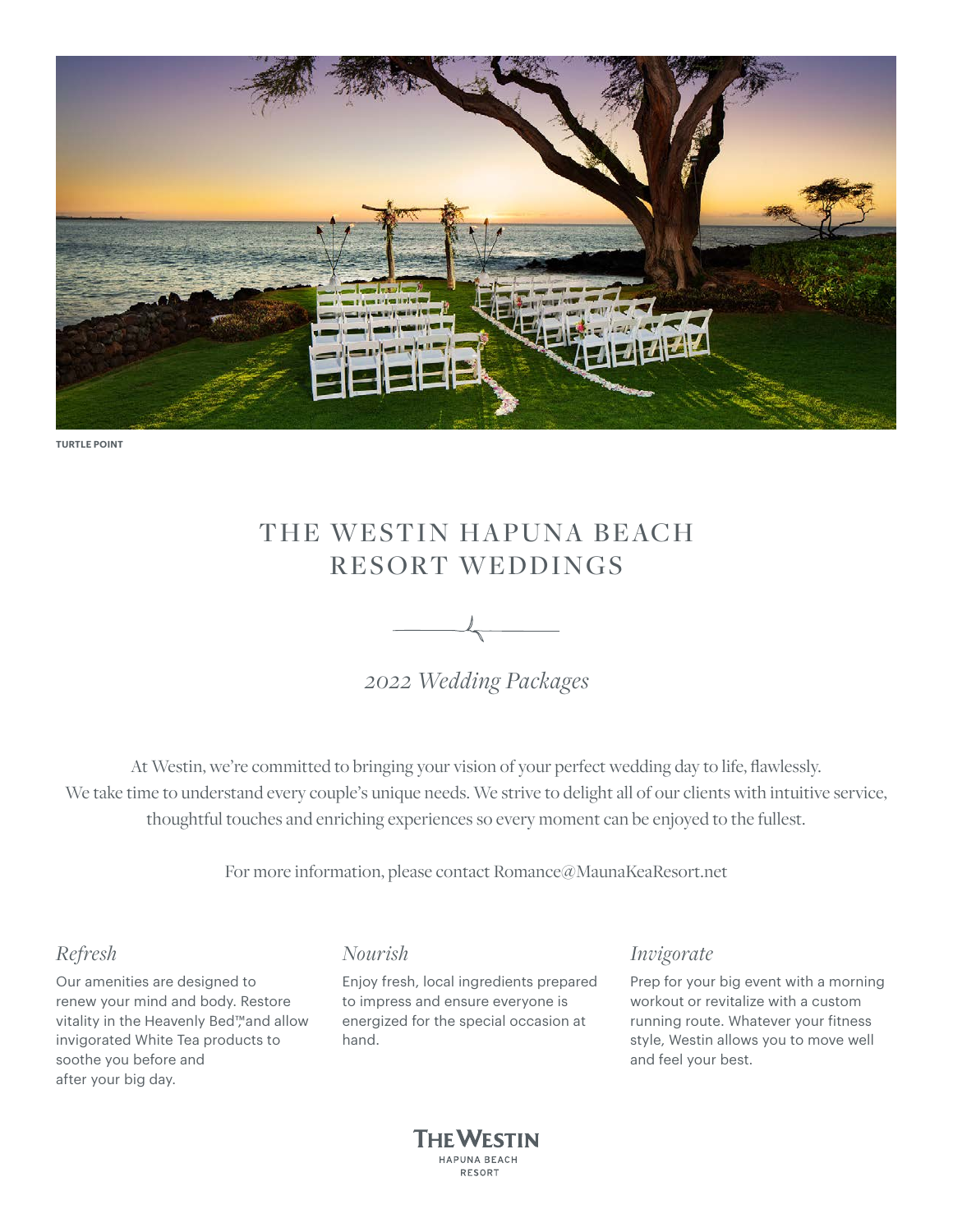

**COURTYARD**

# LĀLĀMILO

## *Includes*

On-site Wedding Manager Ocean Front Ceremony Venue Complimentary Indoor Backup Space Reserved Chiavari Chair Seating Wedding Arch Two Sets of Tiki Torches Citrus-Infused Water Station Three-Tier Wedding Cake with Fresh Flowers Chilled Bottle of Sparkling Wine Officiant to Perform Wedding Ceremony Two Professional Acoustic Musicians for Two Hours Photography Package for Two Hours Videography Package for Two Hours White Floral Lei

Floral Bouquet Woven Maile Lei Rose Petal Walkway Conch Shell Blower Complimentary Pick-up, Steaming and/or Pressing of Wedding Gown and/or Suit with Return delivery Discounted Site Fee for Additional Events: Welcome Reception, Rehearsal Dinner, After Party or Brunch Pool Cabana for One Day for Wedding Couple Romantic Dinner for Two Special Evening Amenity for the Wedding Couple

## \$12,500

*plus applicable taxes; inclusive of the 23% service charge on Food & Beverage components A \$7,500 food and beverage minimum shall apply for weddings on Monday - Thursday A \$10,000 food and beverage minimum shall apply for weddings on Friday - Sunday Prices subject to change without notice*

**THE WESTIN HAPUNA BEACH RESORT** 

62-100 Kauna'oa Drive Kohala Coast, HI 96743

808.882.3424 [Romance@MaunaKeaResort.net](mailto:Romance@MaunaKeaResort.net)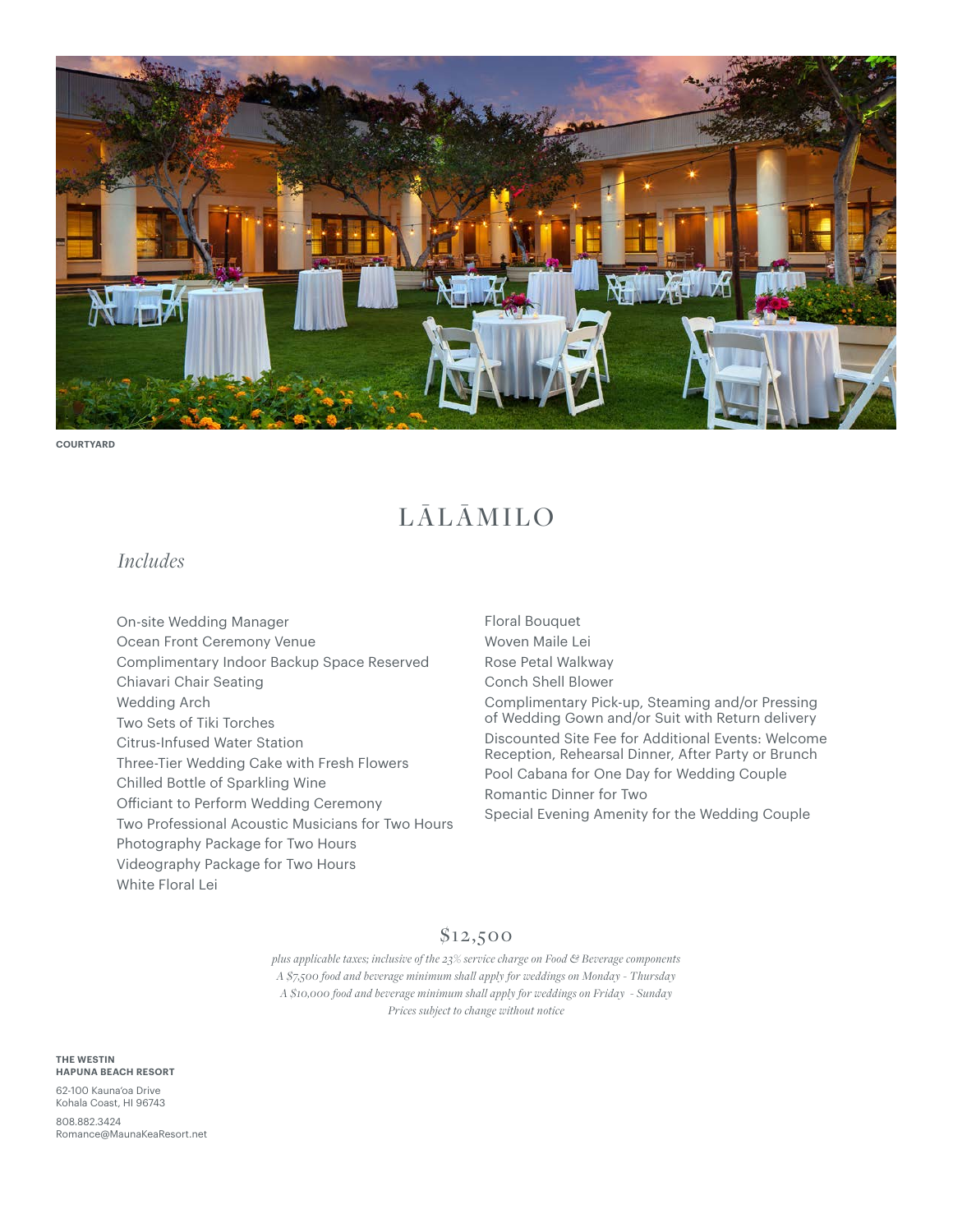

## ALA KAHAKAI

## *Includes*

On-site Wedding Manager Oceanfront Ceremony Venue Complimentary Indoor Back-up Space Reserved Chiavari Chair Seating for up to 50 Guests Two Sets of Tiki Torches Citrus-Infused Water Station Two-Tier Wedding Cake with Fresh Flowers Chilled Bottle of Sparking Wine Officiant to Perform Your Wedding Ceremony Professional Acoustic Guitarist for One Hour Photography Package for Two Hours Videography Package for Two Hours White Floral Lei

Floral Bouquet Woven Maile Lei Rose Petal Walkway Conch Shell Blower Complimentary Pick-up, Steaming and/or Pressing of Wedding Gown and/or Suit with Return delivery Discounted Site Fee for Additional Events: Welcome Reception, Rehearsal Dinner, After Party or Brunch Pool Cabana for One Day for Wedding Couple Special Evening Amenity for the Wedding Couple

### \$10,000

*plus applicable taxes; inclusive of the 23% service charge on Food & Beverage components A \$7,500 food and beverage minimum shall apply for weddings on Monday - Thursday A \$10,000 food and beverage minimum shall apply for weddings on Friday - Sunday Prices subject to change without notice*

**THE WESTIN HAPUNA BEACH RESORT** 

62-100 Kauna'oa Drive Kohala Coast, HI 96743

808.882.3424 [Romance@MaunaKeaResort.net](mailto:Romance@MaunaKeaResort.net)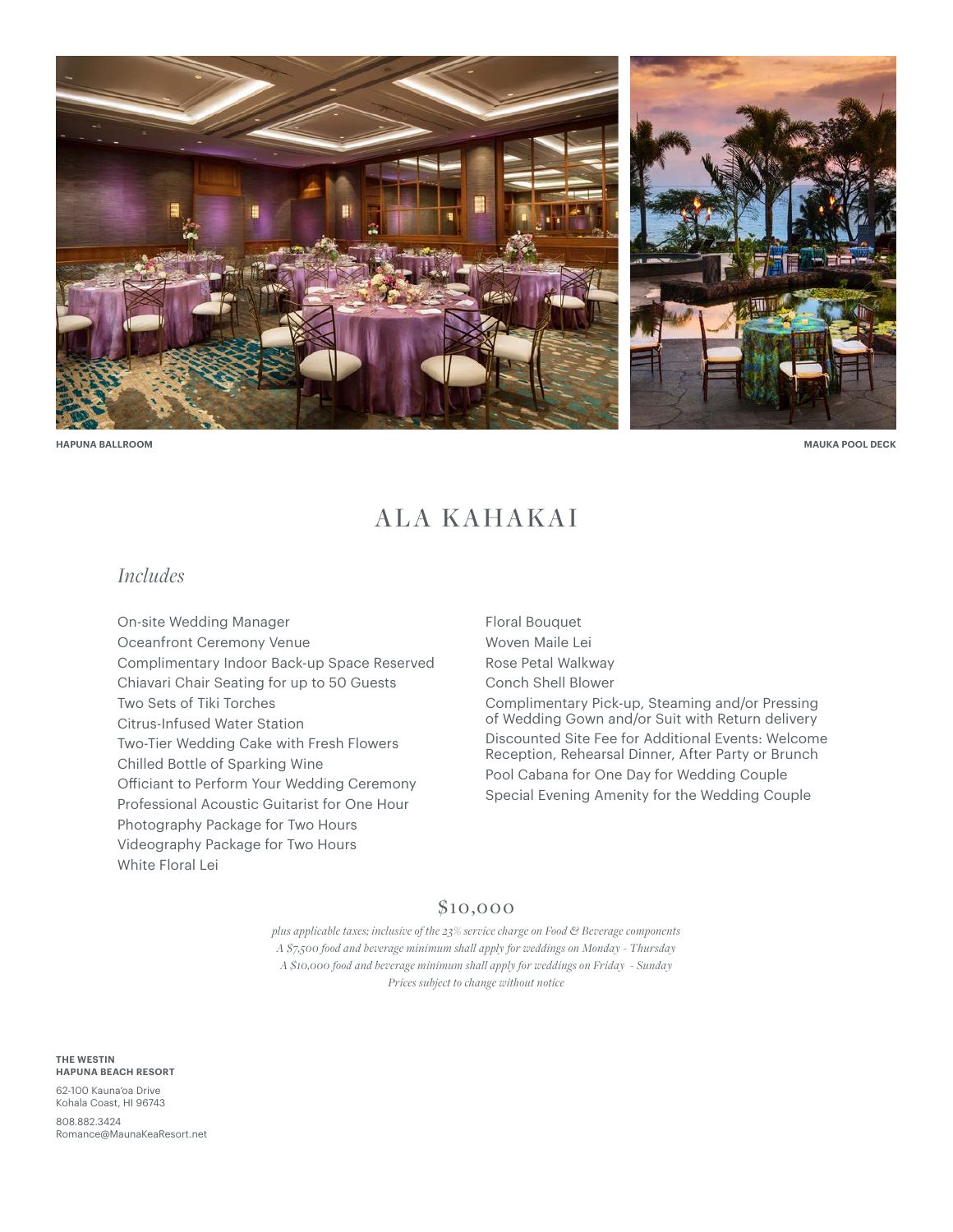

**BREEZEWAY**

# MAILE

## *Includes*

On-site Wedding Manager Oceanfront Ceremony Venue Complimentary Indoor Back-up Space Reserved Seating for up to 50 Guests Two Sets of Tiki Torches Citrus-Infused Water Station Two-Tier Wedding Cake with Fresh Flowers Officiant to Perform Your Wedding Ceremony Professional Acoustic Guitarist for One Hour Photography Package for One Hour

White Floral Lei or Floral Bouquet Woven Maile Lei Rose Petal Walkway Complimentary Pick-up, Steaming and/or Pressing of Wedding Gown and/or Suit with Return delivery Discounted Site Fee for Additional Events: Welcome Reception, Rehearsal Dinner, After Party or Brunch Special Evening Amenity for the Wedding Couple

## \$7,500

*plus applicable taxes; inclusive of the 23% service charge on Food & Beverage components A \$7,500 food and beverage minimum shall apply for weddings on Monday - Thursday A \$10,000 food and beverage minimum shall apply for weddings on Friday - Sunday Prices subject to change without notice*

**THE WESTIN HAPUNA BEACH RESORT** 

62-100 Kauna'oa Drive Kohala Coast, HI 96743

808.882.3424 [Romance@MaunaKeaResort.net](mailto:Romance@MaunaKeaResort.net)